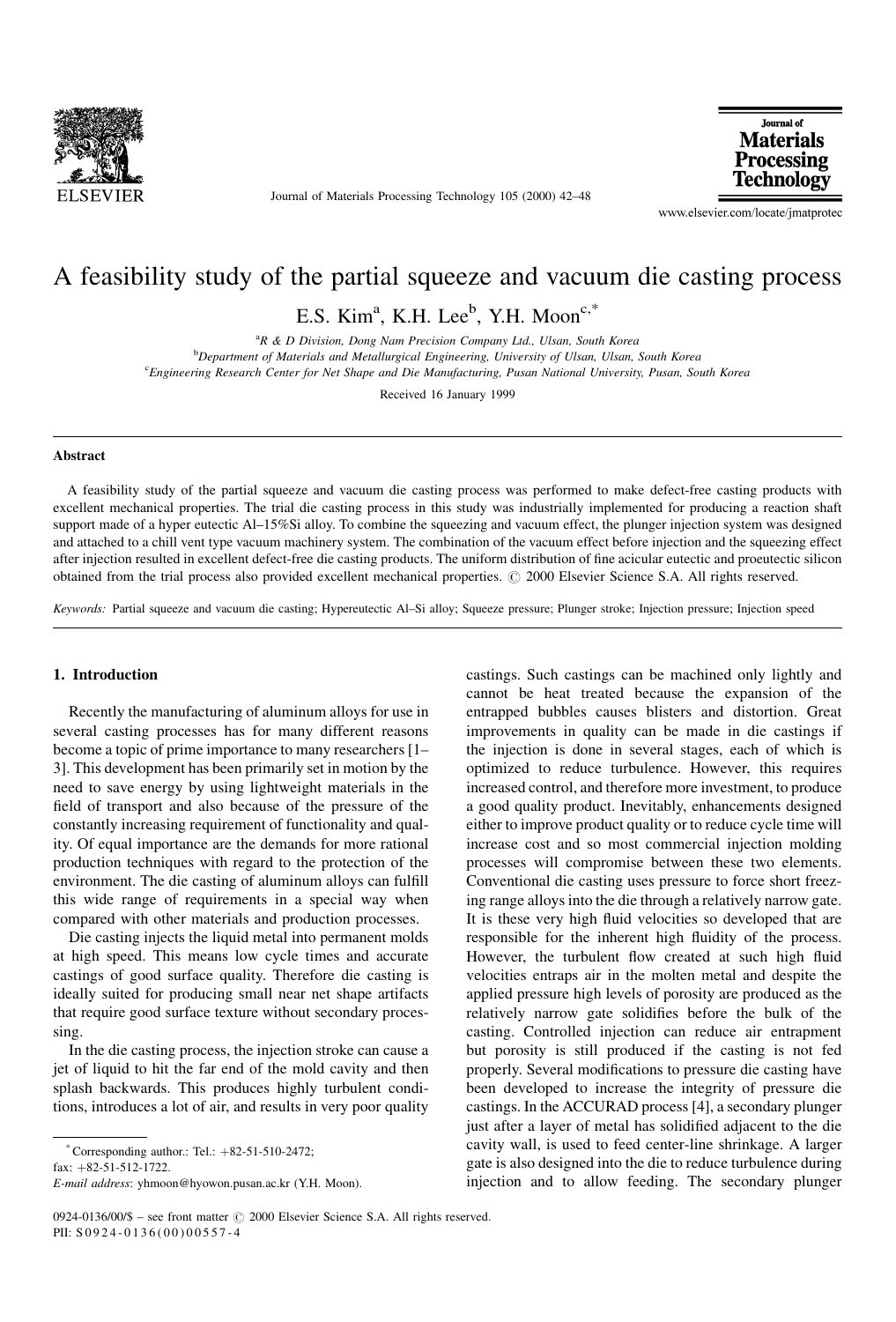E.S. Kim et al. / Journal of Materials Processing Technology 105 (2000) 42-48 43

 $T_{\rm{max}}$ 

operates typically for  $0.1-1.5$  s after the main plunger, depending on the size of the casting. However, the lower velocities generated by the larger gate reduce fluidity so that castings cannot be as complex or thin walled as in conventional high pressure die casting. An alternative approach is used in pore free die casting [5], which works by replacing the air in the closed die by purging it with oxygen before the molten metal is injected. The oxygen combines with the metal to form fine metallic oxides (typically  $\langle 1 \mu m \rangle$ , thus reducing porosity. The mechanical properties are improved due to the reduction in porosity and complex castings can be reproduced. However, as the cycle time is increased to allow for the injection of the oxygen, the production rates are reduced. The gas free vacuum die casting process [6] reduces the air pressure (to below 200 mm Hg) inside the mold just before the injection of molten metal, drawing the molten metal into the mold cavities through a gate. In this process, the prevention of porosity formation due to vacuum enables good casting qualities both microstructurally and mechanically. However, the precise control and maintenance of the shut on/off vacuum valve attached to the die limits production rates. Squeeze casting [7] involves solidification of the molten metal under high pressure. The pressure applied by the plunger keeps the entrapped gases in solution, and the contact under high pressure at the die-metal interface promotes rapid heat transfer, resulting in a fine microstructure with good mechanical properties. The application of pressure also overcomes feeding problems that can arise when casting metals with a long freezing range, as parts can be made to near net shape, with complex shapes and fine surface detail. However, as the cycle time is increased to allow the squeezing effect, the production rates are reduced and the production costs are increased due to the squeezing

Therefore, in this feasibility study, an advanced die casting technique to satisfy high productivity (the zero vacuum die casting method) and high quality (controlling porosity and shrinkage) is industrially implemented to produce reaction shaft support using hyper eutectic Al–Si alloy. The hybrid technique of partial squeeze casting with vacuum die casting in this study shows excellent productivity and casting qualities when compared with other die casting processes.

## 2. Procedure

machinery.

## 2.1. Alloy design of Al-15%Si hyper eutectic composition

Aluminum-silicon alloys are of particular value to the casting industry because of their high fluidity [8,9] being imparted by the presence of a relatively large volumes of the Al-Si eutectic. Other advantages of these castings are high resistance to corrosion and good weldability. Silicon also reduces hot shortness on freezing and reduces the coefficient of thermal expansion, whilst copper improves elevated

| radie F |                                                    |  |  |
|---------|----------------------------------------------------|--|--|
|         | Chemical composition of hyper eutectic Al-Si alloy |  |  |

| Si                                                            | Cu c |  | Mg Zn Fe Mn P | - Al |
|---------------------------------------------------------------|------|--|---------------|------|
| $14.5-15.5$ $4.0-5.0$ $0.5$ $0.5$ $0.8$ $0.2-0.3$ $0.06$ Val. |      |  |               |      |

temperature properties. However, machining may present difficulties because of the presence of high silicon particles in the microstructure. The hyper eutectic composition (above 12.7%Si) in this study aims at high strength, wear resistivity and thermal resistivity in use as an automotive reaction shaft support. In this regard it is necessary to incorporate, in the eutectic matrix, sufficient quantities of hard primary silicon particles to provide high wear resistance and impart strength. It is also desirable to ensure that the primary silicon is well refined. For this, a small amount of phosphorus is added to keep the size of the proeutectic Si to within  $10-50 \mu m$ , which reacts with aluminum to form small, insoluble particles of Al–P that then serve as nuclei on which silicon forms. The modification is also performed by adding strontium. The addition of strontium as an Al±Sr or Al-Si-Sr master alloy produces a refined Al-Si eutectic. The alloy composition of Al-Si alloy in this study is shown in Table 1.

# 2.2. System design for hybriding squeeze casting with vacuum die casting

The machinery for making a hybrid of partial squeeze casting and vacuum die casting is shown schematically in Fig. 1. As shown therein a chill vent type vacuum system is adopted in this study. The spontaneous shutting-off effect due to early solidification of the leading molten metal at the chill vent zone no longer needs the installation of a shut-off valve, which has been the main cause of malfunction in the conventional vacuum system [6]. This change in vacuum system greatly increases the efficiency of the vacuum die casting process without any danger of malfunction. Fig. 2 shows schematically the injection curve which describes the injection time and squeeze pressure for the squeezing effect.

In this study, the actual casting of a reaction support shaft using conventional die casting (CD), squeeze die casting (SD) and vacuum die casting (VD) are performed and compared with partial squeeze and vacuum die casting (SVD) to confirm the usefulness and reliability of the proposed process. Fig. 3 shows photographs of trial product of a reaction shaft support. The casting conditions for the reaction shaft support are summarized in Table 2.

#### 3. Results and discussion

## 3.1. Die casting defect

Sectional views of the reaction shaft support cast by CD, SD, VD and SVD are shown in Fig. 4. In the case of the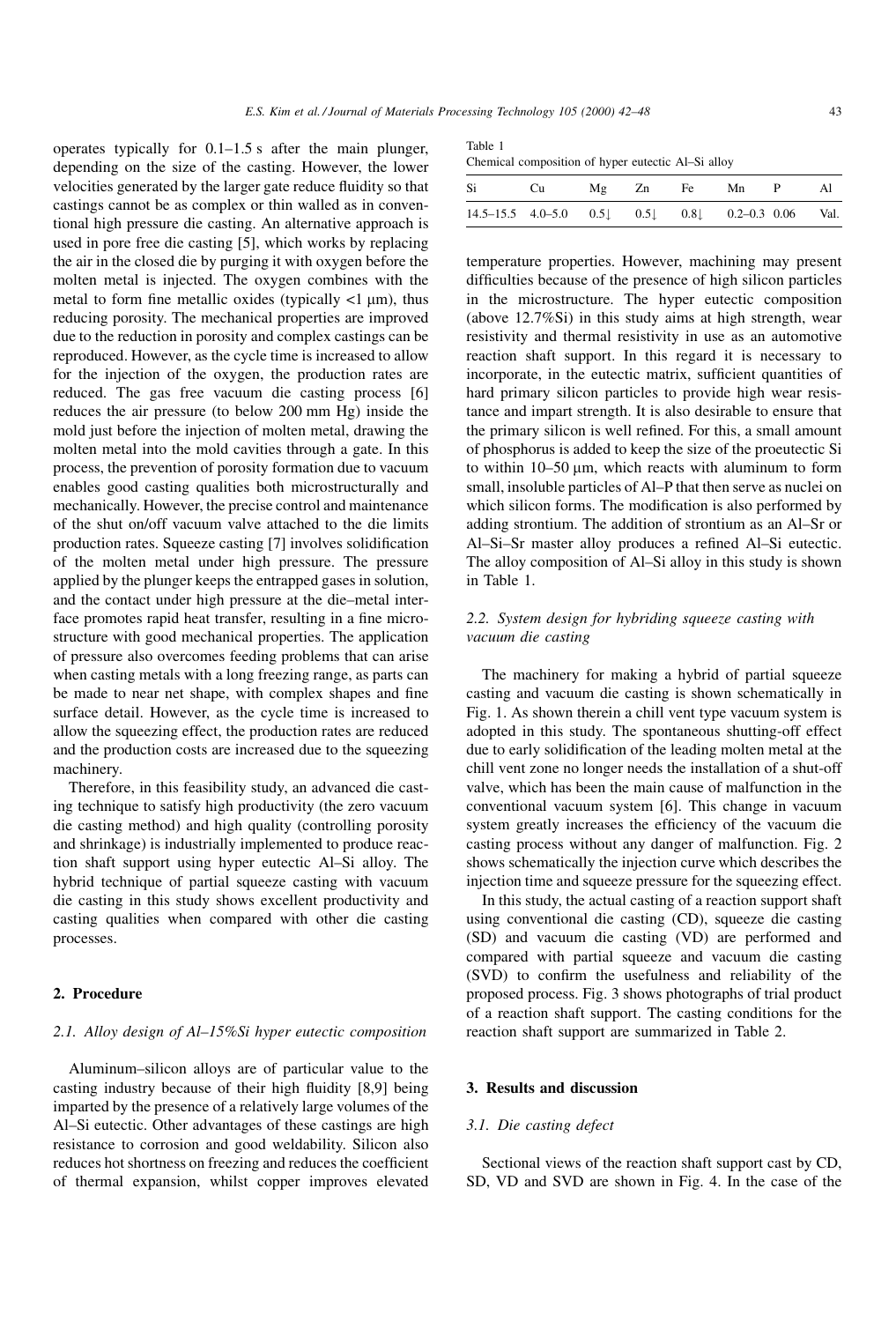

Fig. 1. Schematic drawing of the partial squeeze and vacuum die casting machinery.

Table 2

reaction shaft support cast by CD and SD, a lot of porosity is formed, especially at the thicker sections, as shown in Fig. 4a and b. Gas reactions due to the entrapped air in the mold cavity and the turbulence during injection partially intensify the formation of porosity during casting. As for the reaction shaft support cast by VD, the formation of porosity is significantly prevented because of the removal of air in the mold cavity, but microdefects due to shrinkage are found, as shown in Fig. 4c. This local shrinkage during the VD process may be caused by difficulties in the supply of molten metal by the preferential dendritic solidification of molten metal at the injection gate. Because these kinds of casting defects are primarily originated by gas reactions and solidification shrinkages, the fundamental cure for these defects must be focused on the elimination of gas in the mold cavity and the pressurizing of casting products during solidification to compensate for the solidification shrinkages. As shown in Fig. 4d, the partial squeeze and vacuum



Fig. 2. Schematic drawing of the injection curve.

die casting method produces an almost defect-free reaction shaft support. As explained before, the removal of gas by the chill vent type vacuum system and the squeezing pressure system during solidification satisfies the basic requirements for the prevention of casting defects.

# 3.2. Effect of squeeze pressure and time lag on densification

To prevent casting defects such as shrinkage and porosity and, more importantly, to improve the mechanical properties of cast products, the effects of the squeeze pressure and the squeeze time lag on the densification of the cast products are investigated. The degree of densification is estimated by the measurement of specific gravity. Fig. 5 shows the change in specific gravity measured by an Electronic Densimeter (SD-120L).

In the case of a squeeze pressure of  $1500 \text{ kg/cm}^2$ , the longer the squeeze time lag, the smaller the specific gravity. In the case of 3000 kg/cm<sup>2</sup>, the longer the squeeze time lag the larger the specific gravity until a time lag of  $1.5$  s. At too low a squeeze pressure,  $1500 \text{ kg/cm}^2$ , the deformation resistance of the solidified layer, which is estimated to be

| Casting conditions                   |      |      |             |             |  |  |  |
|--------------------------------------|------|------|-------------|-------------|--|--|--|
| Condition                            | OD   | VD   | <b>SD</b>   | <b>SVD</b>  |  |  |  |
| Pouring temperature $(^{\circ}C)$    | 700  | 700  | 700         | 700         |  |  |  |
| Injection pressure $\frac{kg}{cm^2}$ | 850  | 850  | 850         | 850         |  |  |  |
| Injection speed (m/s)                |      |      |             |             |  |  |  |
| First                                | 0.30 | 0.30 | 0.30        | 0.30        |  |  |  |
| Second                               | 2.5  | 2.5  | 2.5         | 2.5         |  |  |  |
| Squeeze pressure $(kg/cm2)$          |      |      | 1500-3000   | 1500-3000   |  |  |  |
| Time lag                             |      |      | $0.5 - 2.0$ | $0.5 - 2.0$ |  |  |  |
| Dwell timd (s)                       | 13   | 13   | 13          | 13          |  |  |  |
| Cycle time(s)                        | 65   | 65   | 65          | 65          |  |  |  |
|                                      |      |      |             |             |  |  |  |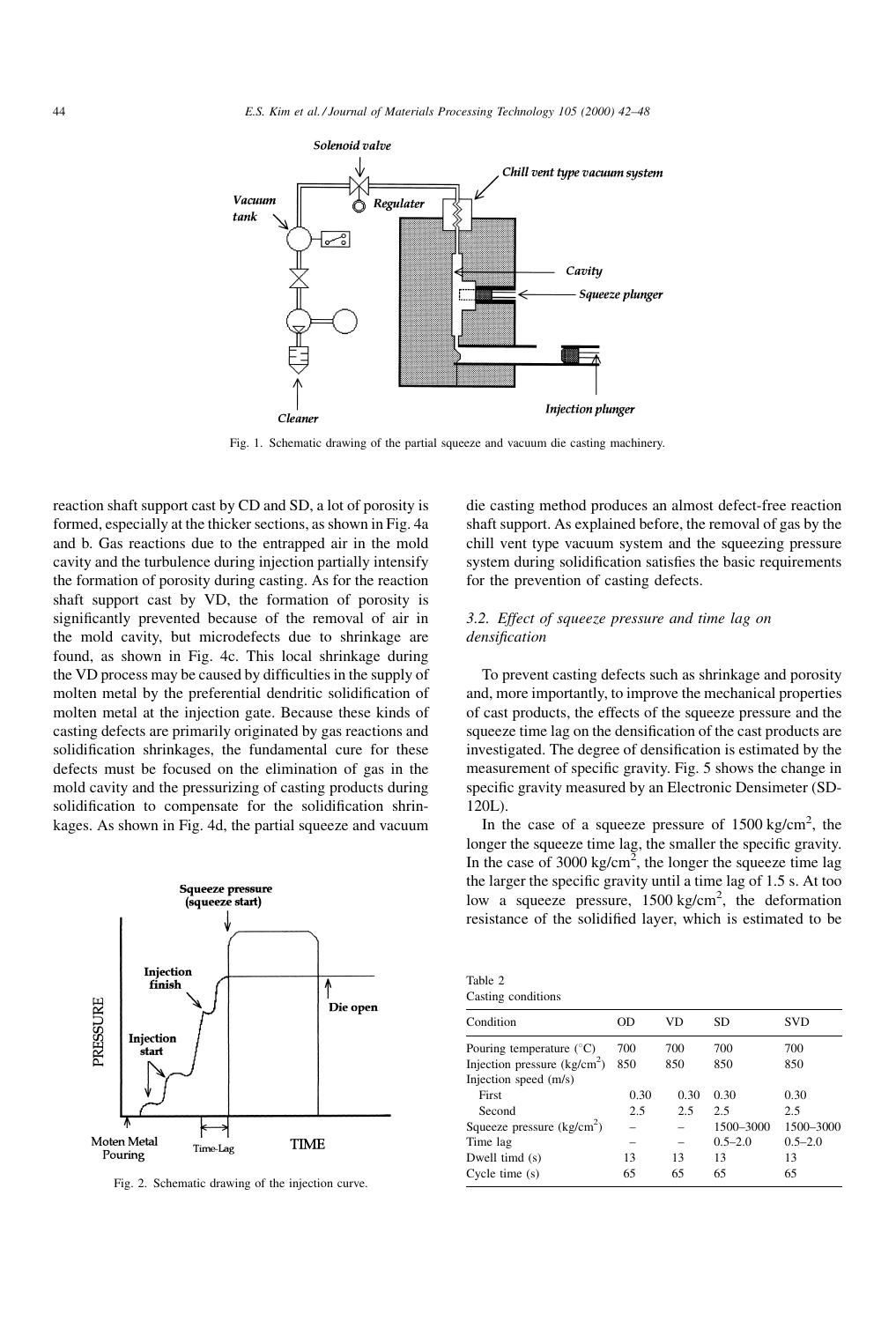

Fig. 3. Photographs of the die cast trial product of a reaction shaft support.





Fig. 4. Photographs showing sectional views of the reaction shaft support: (a) CD; (b) SD; (c) VD; and (d) SVD.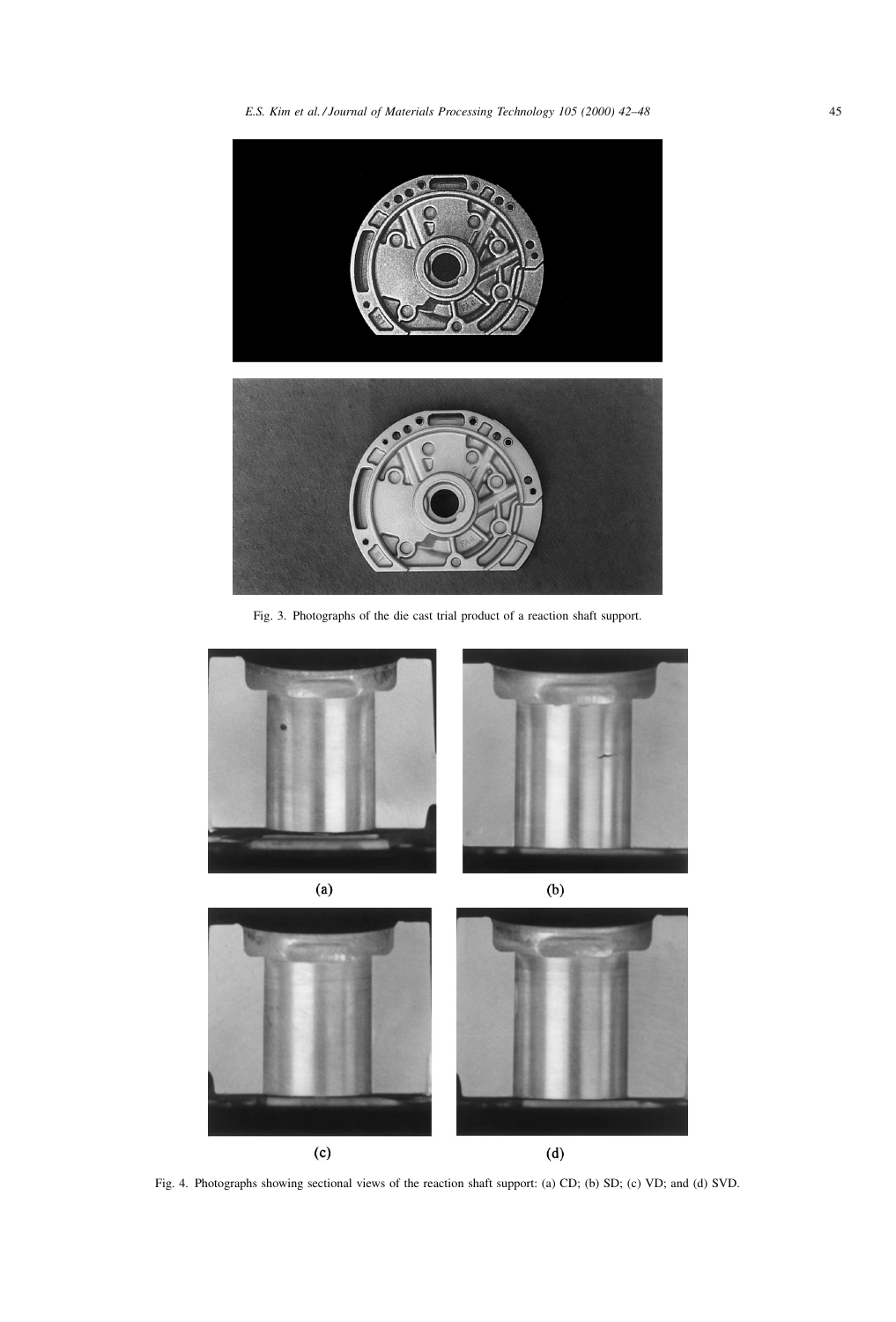

Fig. 5. The effect of the squeeze pressure and time lag on the specific gravity of cast products.

larger than the squeeze pressure, restricts the progressive stroke of the squeezing plunger. As the time lag increases, the deformation resistance is increased with an increased solidified layer and this results in squeezing effect decreasing due to the shorter plunger stroke. At too high a squeeze pressure,  $3000 \text{ kg/cm}^2$ , on the contrary, the squeezing pressure, which is estimated to be larger than the deformation resistance of the solidified layer, enables unrestricted pro-



Fig. 6. The relationship between plunger stroke and squeeze pressure.

gress of the squeeze plunger stroke. Therefore the decrease in time lag results in progress of plunger to the squeeze plunger stroke end point in a short time and sufficient squeezing effect cannot be obtained during subsequent solidification. The reason for the decrease in specific gravity at the time lag of 2.0 s is that the deformation resistance of the solidified layer prevents the plunger stroke from reaching the end stroke point. This insufficient squeeze pressure is



Fig. 7. Local density variation at a squeeze pressure 2000 kg/cm<sup>2</sup> and a time lag of: (a) 0.5 s; (b) 1.0 s; (c) 1.5 s; and (d) 2.0 s.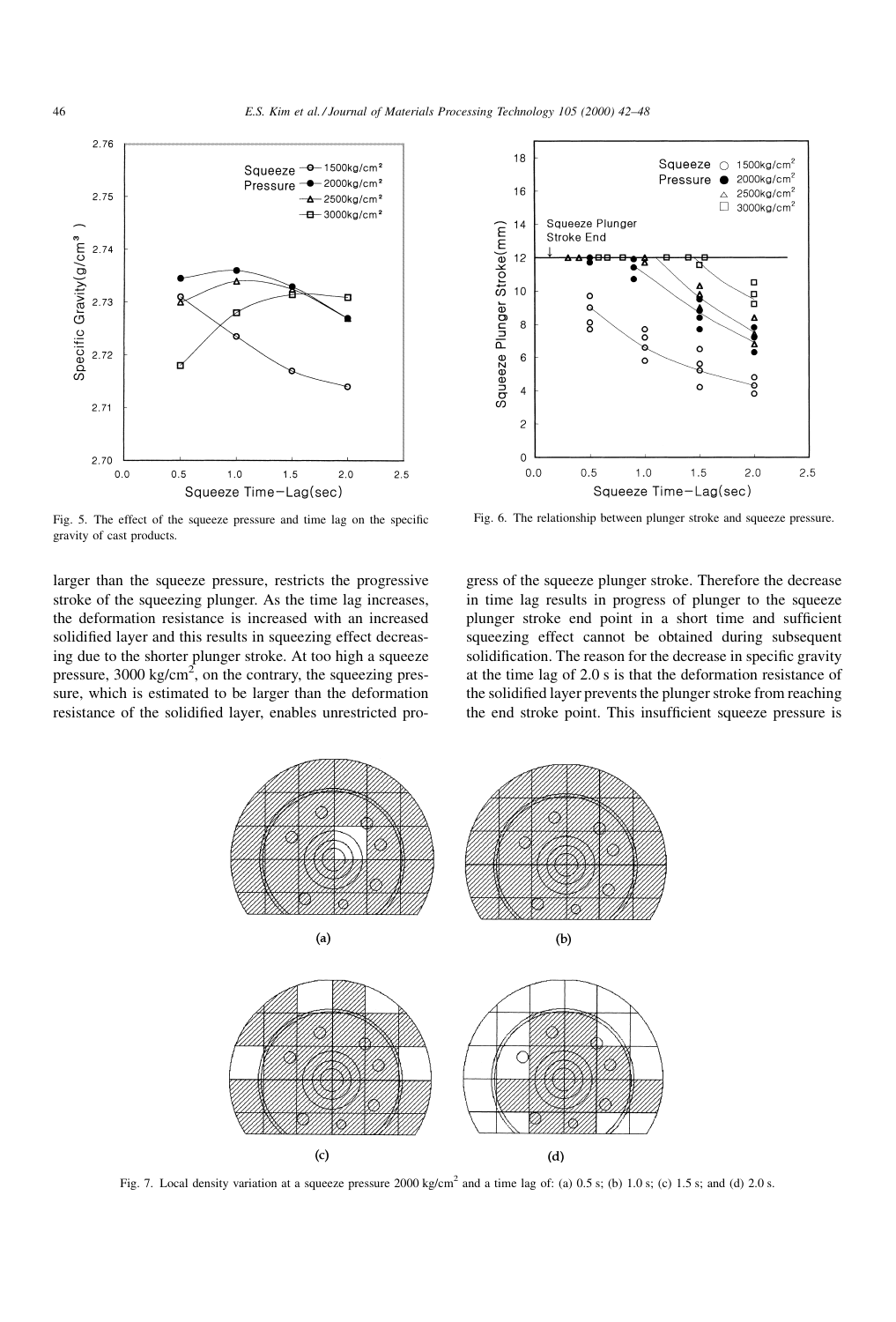| Table 3                                        |  |  |  |
|------------------------------------------------|--|--|--|
| Mechanical properties of the die cast procucts |  |  |  |

| Specimen<br>condition | Yield strength<br>$\frac{\text{kg/cm}^2}{\text{m}^2}$ | Tensile strength<br>(kg/cm <sup>2</sup> ) | Elongation<br>(%) | Hardness<br>(Hv) | Specific gravity<br>$(g/cm^2)$ |
|-----------------------|-------------------------------------------------------|-------------------------------------------|-------------------|------------------|--------------------------------|
| <b>CD</b>             | 10.8                                                  | 16.94                                     | 0.15              | 123              | 2.715                          |
| <b>VD</b>             | 12.7                                                  | 23.23                                     | 0.20              | 127              | 2.730                          |
| <b>SD</b>             | 11.5                                                  | 19.74                                     | 0.19              | 130              | 2.731                          |
| <b>SVD</b>            | 13.9                                                  | 24.92                                     | 0.26              | 133              | 2.736                          |

responsible for the drop of specific gravity at a larger time lag at  $3000 \text{ kg/cm}^2$ .

In the squeeze pressure of  $2000 \text{ kg/cm}^2$  in Fig. 5, a maximum specific gravity of  $2.736 \text{ kg/cm}^2$  is obtained at the time lag of  $1.0$  s. This good densification can also be explained by the relationship between the plunger stroke and the squeeze pressure as shown in Fig. 6.

In Fig. 6, the plunger stroke is increased with increasing squeeze pressure and decreasing time lag. Therefore, the squeezing effect can be increased by increasing the squeezing pressure and decreasing the time lag but too high a squeeze pressure and too low a time lag brought about insufficient squeezing effect due to instant movement to the squeeze plunger stroke end point. Therefore an optimal squeeze condition can be achieved when the plunger stroke does not reach the squeeze end point during solidification. In addition to the global comparison of change in specific gravity with respect to squeeze pressure and time lag, local density variations in the cast product are also measured in this study. Fig. 7 shows the local density variation at a squeeze pressure of 2000 kg/cm<sup>2</sup> with time lags of 0.5, 1.0, 1.5 and 2.0 s.

After sectioning the cast reaction shaft support in a rectangular manner, the specific gravity is measured piece by piece. The measured specific gravity of each piece is compared with that of the squeezing point. When the measured specific gravity of a piece is similar to that of squeezing point (within  $\pm 0.2\%$ ), then the region of that



Fig. 8. Typical microstructure at various squeeze pressures (time lag=1.0 s): (a)  $1500 \text{ kg/cm}^2$ ; (b)  $2000 \text{ kg/cm}^2$ ; (c)  $2500 \text{ kg/cm}^2$ ; and (d)  $3000 \text{ kg/cm}^2$ .